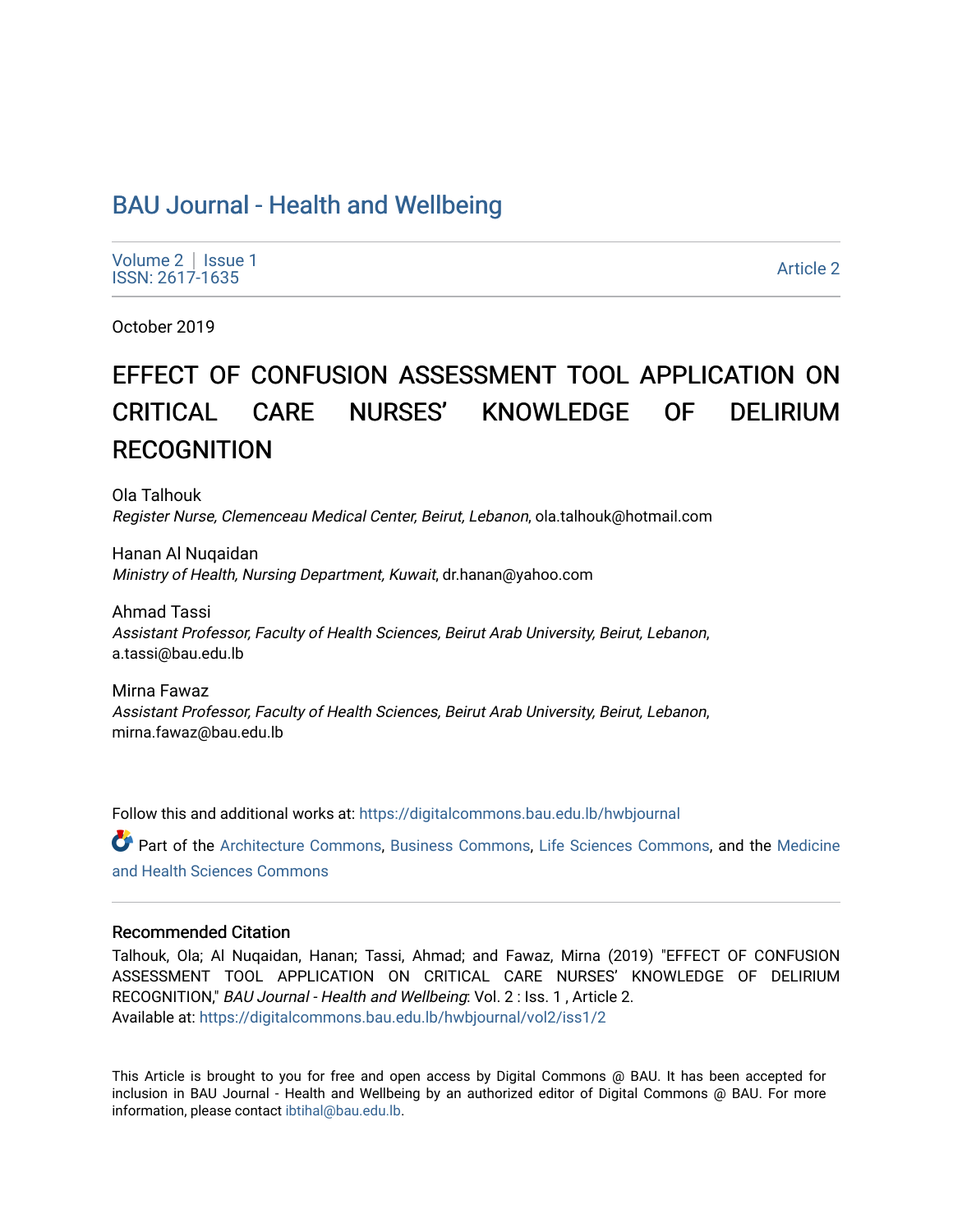# EFFECT OF CONFUSION ASSESSMENT TOOL APPLICATION ON CRITICAL CARE NURSES' KNOWLEDGE OF DELIRIUM RECOGNITION

### Abstract

In critically ill patients, delirium is a serious and frequent disorder that is associated with a prolonged intensive care and hospital stay and an increased morbidity and mortality. The lack of education, knowledge of delirium and the lack of a delirium screening instrument makes delirium often overlooked by critical care nurses and physicians. The aim of this study was to examine the effect of Confusion Assessment Method-Intensive Care Unit (CAM-ICU) tool implementation on the recognition of delirium by critical care nurses. A Pre-Posttest research design was implemented; 40 critical care nurses at Clemenceau Medical Center at three critical care units participated in the study. The participants were surveyed regarding recognition of delirium before and after the application of CAM-ICU tool and after a CAM-ICU education program was implemented. Highly significant difference in the test scores of the nurses between pre and post intervention were noted. The training concerning delirium and the application of validated assessment tools CAM-ICU increases the knowledge of critical care nurses and effective in recognizing patients with delirium.

### Keywords

Delirium, Nurses, Intensive Care Units, Recognition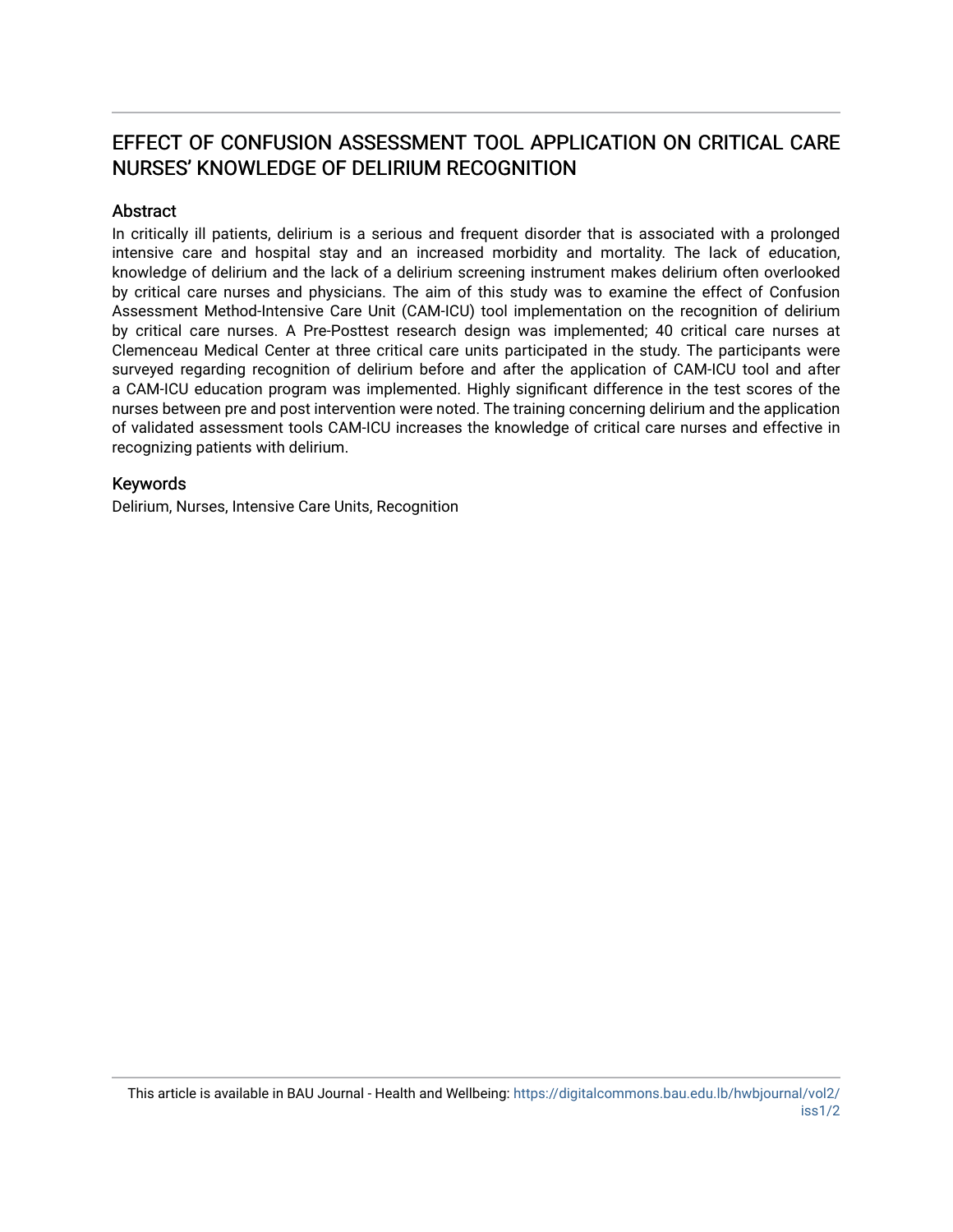### **1. INTRODUCTION**

Delirium is the unexpected incidence of mental confusion among adults and elderly patients (Inouye et al., 2000, Pisani et al., 2006). It is also recognized as acute brain malfunction or physiologic brain condition; a frequent situation, inflicting patients of all age groups in critical care units (Barr et al., 2013). Several common patient characteristics are associated with delirium in older Intensive Care Units (ICU) patients. Pisani et al. (2006) indicated four pre-existing risk factors for delirium in elder patients admitted to ICUs: dementia, benzodiazepines administration before ICU admission, high serum creatinine levels, and low arterial pH (Pisani et al., 2006).

In critical care areas, delirium is classified as a major problem (Barr et al., 2013), and the source of distress for both patients and families (Macullulich et al., 2013). In addition, it is considered as the cause for financial obstacles to hospitals (Boot, 2012). Estimations showed that a delirious incidence may occur in 30-80% of admitted patients and it arises in 60%-80% of mechanically ventilated patients and 20%-40% of non-ventilated patients in Intensive Care Unit (ICU) (Christensen, 2014). Moreover, patients who are admitted to ICU and developed delirium during their admission were at three time's higher risk of mortality within the next six months in relation to those without delirium. Each further day of delirium was associated with a 20% higher risk of prolonged hospitalization and a 10% higher risk of mortality (Pun, 2007; Svenningsen et al., 2013).

The recognition of delirium by health care workers (HCWs) remains a persistent problem. The health care workers including both physicians and nurses fail to recognize delirium in as many as 66- 84% of their patients (Peter, Bea, Jose, & Johannes, 2009; Sanders, 2002). Barriers to recognizing delirium emerged at both the individual and the organizational levels in hospital settings. A lack of education and knowledge of delirium is one of the strongest individual barrier to diagnose delirium. Moreover, the lack of a screening tool reveal that delirium is not perceived as priority (Teodorczuk, Reynish & Milisen, 2012). The unfamiliarity with valid and reliable screening instruments used to diagnose delirium in the ICU may also lead to either missed diagnosis or under diagnosis (Balas et al., 2010).

Due to the high incidence and undesirable outcomes of delirium, prevention and early recognition should have the highest priority among HCWs. This is relatively important for nurses, who have the most contact with patients due to their front-line care position, making them the entitled professionals to observe and document changes in the behavior of patients.

Recognizing delirium can reduce Intensive Care Unit (ICU) stay, incidence of infections and Post ICU syndrome complications. In addition, it allows nurses to create another perspective on care to avoid and treat the dysfunction. Therefore, it is essentially important that the nurses are skilled in its recognition.

Yet, many nurses lack not only the knowledge but also the capability to detect and recognize delirium efficiently (Inouye, 1994; Sanders, 2002; Steis & Fick, 2008).

From an international perspective, a number of studies have found that there is a lack in training of nurses for delirium assessment (Devlin et al., 2008, Hamadan-Mansur et al., 2010, Flagg et al., 2012, Gesin et al., 2012). However, no studies has been conducted in Lebanon about this issue, which became the initiative for conducting the current study. Therefore, this study was the first in the nation that sought to examine the impact of Confusion Assessment Method (CAM) on recognition of delirious patients by critical care nurses.

#### **2. METHODOLOGY**

The aim of this study was to assess the knowledge of critical care nurses about delirium before and after the introduction of the CAM-ICU. The study hypothesizes that critical care nurses recognition of delirium will be improved after application CAM-ICU tool in critical care units. A preposttest research design was implemented in the study. This study was conducted in the critical care units of one university hospital in Beirut, Lebanon; namely intensive care unit and cardiac care units. An official permission to conduct this study was obtained from the responsible authorities referred to institutional review board (IRB) at Beirut Arab University, and the ethical committee at the relevant clinical site after explaining the aim of the study. All critical care nurses (40 nurses) who have worked at least for more than one year in Critical Care Units were included in the study. Newly employed ICU nurses, with experience of less than one year, were excluded due to preceptor-preceptee period. In addition, nurse managers were also excluded because they are not participating directly in patient care. The Confusion Assessment Method for the ICU (CAM-ICU) was utilized during the data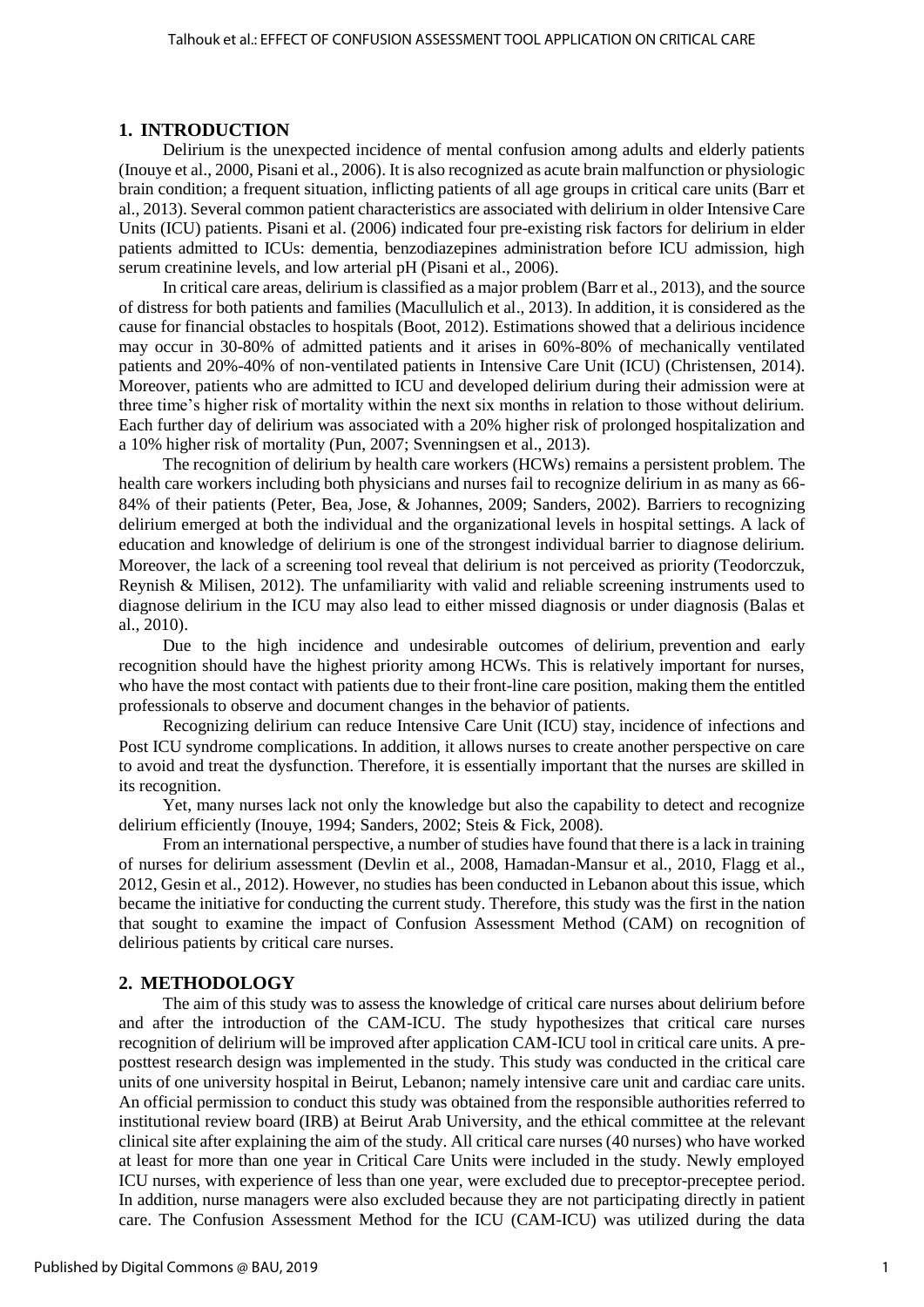collection procedure. It was developed by Inouye and his colleagues in 1990 (Inouye et al, 1990), which they helped to improve the assessment of delirium. The CAM has four features, which are determined by the patient, nurse, and family interview. These features are as follows: 1) an acute onset of mental status changes or a fluctuating course; 2) inattention; 3) disorganized thinking; and 4) an altered level of consciousness (i.e., other than alert). The patient is diagnosed as delirious (i.e., CAM positive) if he or she has both features, 1 and 2 and either feature 3 or 4. The CAM-ICU was validated by Ely et al. (2001b) with a specificity of 89–100% and a sensitivity of 89–93%. The translated Arabic tool was adopted from previous study by Selim et al. (2018) for Critical Care nurses who preferred using the Arabic version. Data was collected on two occasions; before the CAM-ICU education program and 1month after the CAM-ICU education program by using the same selfreported questionnaires. Critical Care Nurses went through a CAM-ICU education program, involving formal in-service lectures, informal bedside teaching and feedback which was the key component of continuing medical education for medical professionals. Effective techniques were used in training staff to use the CAM-ICU, including: (1) explaining its rationale; (2) detailed features, examples of situations; (3) how the tool will be used; (4) defining the process for classifying and recording baseline mental status; and (5) defining how documentation will be performed. In addition to 6-step process was clarified to facilitate integrating the tool into the physical assessment practice: (1) putting it in context; (2) defining the features; (3) talking about complicated cases; (4) doing the assessment; (5) documenting the assessment; and (6) continuing to discuss (Nelson, 2009). Lecture was placed on the Moodle after the education. Same convenient sample of 40 critical care nurses were assessed regarding recognition of delirium after application of CAM-ICU tool using a locked envelope distributed by the investigator. The responses were collected by investigator after 4 weeks. The Statistical Package for Social Science (Corp, 2013) was used to analyze the data. Descriptive statistics were utilized to describe the characteristics of the participants. The inferential statistics were used to test the research hypothesis.

### **3. RESULTS**

### **3.1. Socio-demographic Characteristics of Critical Care Nurses**

|               | Table I Sociouchiographic Data |                  |  |
|---------------|--------------------------------|------------------|--|
| Variable      |                                | Total $n$ $(\%)$ |  |
| Category      |                                |                  |  |
| Gender        | Male                           | 24(60)           |  |
|               | Female                         | 16(40)           |  |
| Age           | $20 - 25$                      | 15(37.5)         |  |
|               | $26 - 30$                      | 9(22.5)          |  |
|               | $31 - 35$                      | 13(32.5)         |  |
|               | $36-40$                        | 2(5.0)           |  |
|               | >40                            | 1(2.5)           |  |
| Experience    | Less than 1 year               | 3(7.5)           |  |
|               | $1-5$ years                    | 18(45.0)         |  |
|               | $6-10$ years                   | 11(27.5)         |  |
|               | $11-15$ years                  | 8 (20)           |  |
| <b>Shifts</b> | Day only                       | 10(25)           |  |
|               | Night Only                     | 3(7.5)           |  |
|               | Day and Night                  | 27(67.5)         |  |

Table 1 Sociodemographic Data

Forty nurses participated in the current study. Table 1 showed that; 24 (60%) nurses were males, while 16 (40%) were females. The majority of the participant's ages ranged between 20 and 25 years (37.5%) as well as 31 to 35 years (32.5%). In addition, the results indicated that less than half of the participants (45%) had 1 to 5 years of experience in critical care units, while 11 of them (27.5%) had 6 to 10 years of experience. The findings showed that the vast majority of the nurses who participated in this study (67.5%) worked both day and night shifts, while one fourth of them (25%) worked only day shifts; while three staff only worked only night shifts.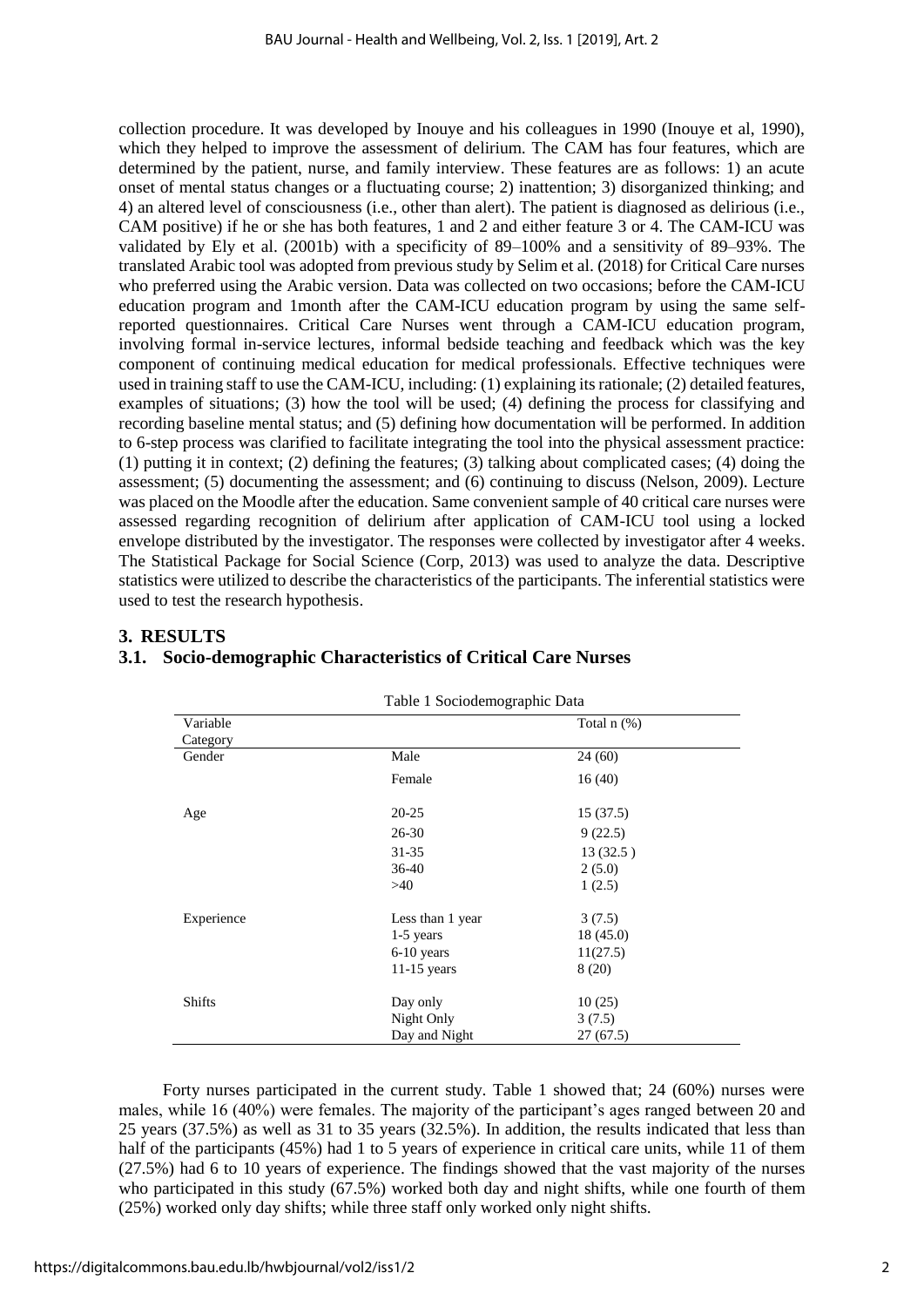### **3.2. Pre and Post-Test Scores Comparison**

A 10-question pre and post-test was conducted to assess the nurses' recognition of delirium in addition to perception of delirium assessment and utilization of CAM-ICU. The results indicated that the participated nurses recorded a mean score of  $4.15$  (SD=1.67) with a minimum score of one and a maximum score of seven pre-intervention while they scored a higher mean of 8.53 (SD=1.76) with a minimum score of three and a maximum score of 10 post-intervention. A dependent t-test was carried out to determine the differences in the knowledge of the nurses regarding delirium assessment pre and post intervention. The results showed that there is a significant differences  $(P=0.00)$  in mean scores of the nurses between pre and post intervention (Table 2).

| Table 2: Pre and Post-Test Scores Comparison |   |                                       |            |         |
|----------------------------------------------|---|---------------------------------------|------------|---------|
|                                              |   | Minimum Score Maximum Score Mean (SD) |            | P-Value |
| Pre-test<br>Score                            |   |                                       | 4.15(1.67) | 0.00    |
| Post-test<br>Score                           | 3 | 10                                    | 8.531.76)  |         |

### **3.3. Comparison of Nurses Perception**

The participated nurses were asked three questions to evaluate the barriers of delirium assessment, and their perceptions on the matter, before and after administering the educational program on CAM-ICU. The results indicated that the nurses had disperse answers to the three questions, prior to the intervention; however approximately two third of the nurses (65%) reported that "delirium in the critical care unit is an underdiagnosed problem", around half of them (52.5%) reported that "the difficulty of evaluating intubated patients" as a common barrier to evaluation of delirium in critical care unit patients, and 18 nurses (45%) expressed the need for "effective screening tools for identification of ICU patients most at risk for developing delirium" (Table 3).

| Table 3: Nurses Perception Pre and Post Intervention (N=40)       |              |              |  |  |
|-------------------------------------------------------------------|--------------|--------------|--|--|
|                                                                   | Pre-         | Post-        |  |  |
|                                                                   | intervention | intervention |  |  |
|                                                                   | N(% )        | $N(\%)$      |  |  |
| 1. Nurses who rarely evaluated their patients for delirium were   |              |              |  |  |
| likely to agree with which of the following statements?           |              |              |  |  |
| Delirium in the critical care unit is an underdiagnosed           | 14 (35%)     | 26 (65%)     |  |  |
| problem.                                                          |              |              |  |  |
| The signs and symptoms of delirium are usually consistent         | 9(22.5%)     | $3(7.5\%)$   |  |  |
| throughout an entire nursing shift.                               |              |              |  |  |
| The initial intervention for patients with delirium should be     |              |              |  |  |
| removal of all sedating and narcotic medications.                 | 13 (32.5%)   | 8(20%)       |  |  |
| Critical care unit patients with delirium are often hypoactive.   | $4(10\%)$    | 3(7.5%)      |  |  |
| 2. What was the most common barrier to evaluation of              |              |              |  |  |
| delirium in critical care unit patients that nurse respondents in |              |              |  |  |
| the survey identified?                                            |              |              |  |  |
|                                                                   |              |              |  |  |
| Inability to complete delirium assessments in sedated patients    | 13 (32.5%)   | 10 (25%)     |  |  |
| Lack of confidence in ability to use delirium assessment tools    | $9(22.5\%)$  | 1(2.5%)      |  |  |
| Difficulty of evaluating intubated patients                       | 15 (37.5%).  | 21 (52.5%)   |  |  |
| Assessments too time-consuming to perform                         | 3(7.5%)      | $1(2.5\%)$   |  |  |
| In what area related to critical care unit delirium               |              |              |  |  |
| assessment is recommended?                                        |              |              |  |  |
| Effect of routine assessment of delirium by critical care unit    | 12 (30%)     | $4(10\%)$    |  |  |
| nurses on patient outcomes and patient lengths of stay            |              |              |  |  |
| Most effective medications for use in prevention and treatment    | 8 (20%)      | 2(5%)        |  |  |
| of delirium                                                       |              |              |  |  |
| Effective screening tools for identification of ICU patients      | 15 (37.5%)   | 18 (45%)     |  |  |
| most at risk for developing delirium                              |              |              |  |  |
| Ideal treatment strategy for ICU patients with delirium           | 5 (12.5%)    | 40%)<br>16   |  |  |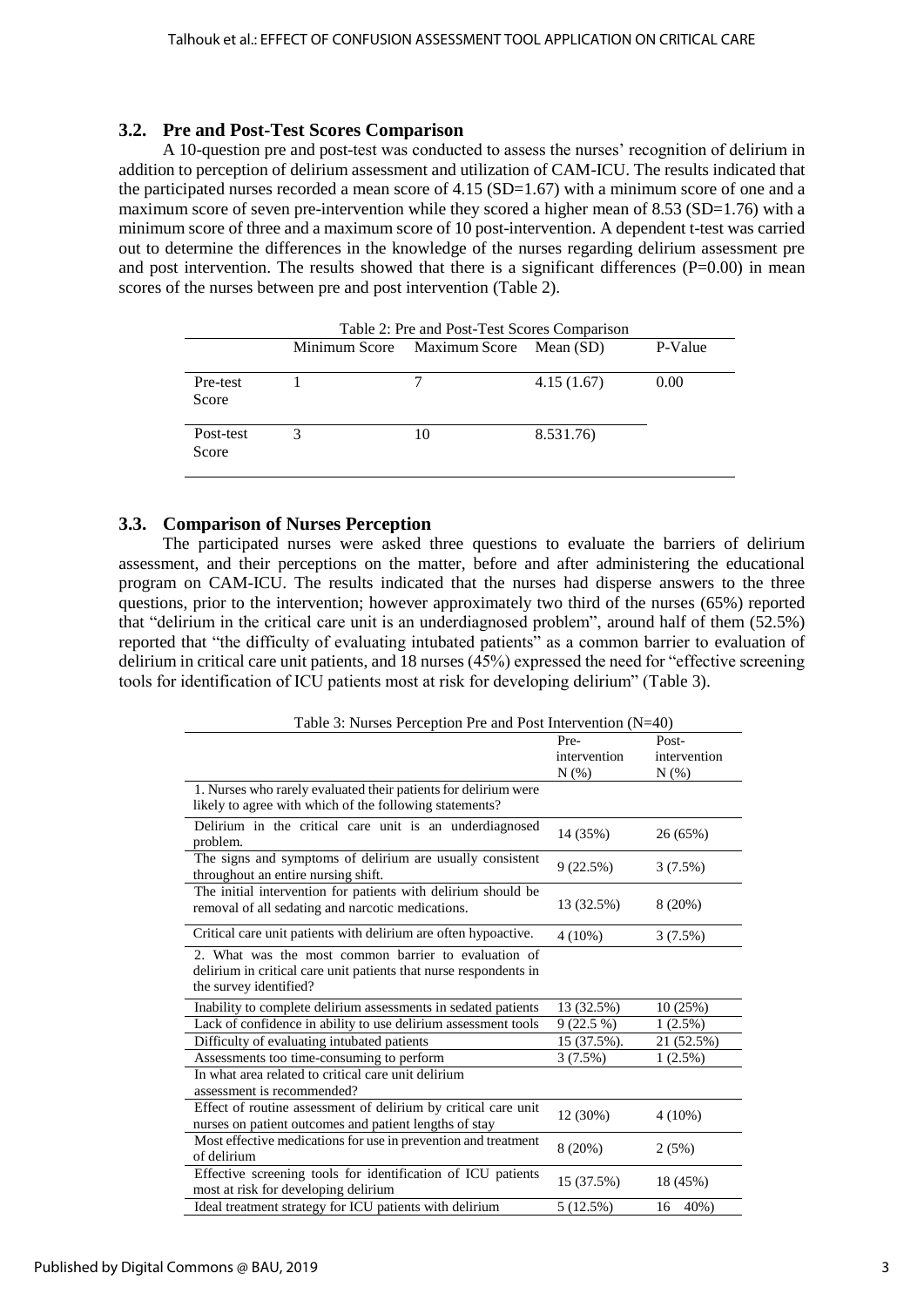### **3.4. Differences in the nurses' delirium recognition before the intervention according to the nurses' characteristics**

An independent t-test was carried out to determine the differences in delirium recognition between males and females prior to the administration of the educational program. The assumption of homogeneity of variance was assessed by the Levene test. The results showed that there was no significant difference in pre-test scores between males and females ( $P=0.61$ ,  $F=0.25$ ) (Table 4).

| Table 4: Difference in pre-test scores according to gender |        |      |      |         |         |
|------------------------------------------------------------|--------|------|------|---------|---------|
| <b>Variable</b>                                            |        | M    | SD   | t-test  | p-value |
| Pre-test                                                   | Male   | 3.79 | 1.66 | $-1.69$ | 0.61    |
|                                                            | Female | 4.69 | 1.58 |         |         |

An ANOVA test was carried out to determine the differences in delirium recognition among the participating nurses in relation to various age groups, different academic degrees, different years of experience, and variations in the working shifts before introducing the educational program. The results indicated that there were no significant differences in the pre-test scores among the nurses with the different age, academic degrees, experiences, and working shifts.

These results indicated that the recruited sample were homogenous with regards to their level of delirium recognition which was measured by the pre-test despite of their varying characteristics (Table 5).

| Table 5: Difference in pre-test scores according to nurses' characteristics |      |         |  |  |  |  |
|-----------------------------------------------------------------------------|------|---------|--|--|--|--|
|                                                                             |      | p-value |  |  |  |  |
| AGE                                                                         | 2.03 | 0.11    |  |  |  |  |
| Degree                                                                      | 0.13 | 0.94    |  |  |  |  |
| Experience                                                                  | 0.10 | 0.95    |  |  |  |  |
| 0.33<br><b>Shifts</b><br>0.71                                               |      |         |  |  |  |  |
|                                                                             |      |         |  |  |  |  |

Further, a dependent t-test was carried out to determine the difference in the nurse's perception of delirium assessment between pre and post-intervention. The results indicated that there was a significant difference in the nurses' perception at the level of the first question which recorded a Pvalue of  $P=0.01$ , and the third question with a P-value of  $P= 0.00$ , as shown in Table 6.

| Table 6: Comparison of nurses' perception of delirium                                                                                               |              |              |         |  |  |  |
|-----------------------------------------------------------------------------------------------------------------------------------------------------|--------------|--------------|---------|--|--|--|
|                                                                                                                                                     | Pre-         | Post-        | P-Value |  |  |  |
|                                                                                                                                                     | intervention | intervention |         |  |  |  |
|                                                                                                                                                     | Mean $(SD)$  | Mean $(SD)$  |         |  |  |  |
| Nurses who rarely evaluated their<br>patients for delirium were likely to agree<br>with which of the following statements?                          | 1.18(1.03)   | 0.07(1.04)   | 0.01    |  |  |  |
| What was the most common barrier to<br>evaluation of delirium in critical care<br>unit patients that nurse respondents in<br>the survey identified? | 1.20(0.99)   | 1.33(0.88)   | 0.48    |  |  |  |
| In what area related to critical care unit<br>delirium assessment is recommended?                                                                   | 1.33(1.04)   | 2.15(0.92)   | 0.00    |  |  |  |

### **3.5. ANCOVA Test**

ANCOVA test is employed to check if there is any interactional effects of the categorical variables on a continuous dependent variable. The ANCOVA test was carried out to determine the interactional effect of the independent variable (gender, age, degree, experience, working shifts) on the dependent variables (post-test results), setting the pre-test score as a covariate. Before running the ANCOVA test, the assumptions of ANCOVA have been tested and met. The analysis showed that there was no significant difference between genders (Table 7) on the level of change in their recognition of delirium  $(P=0.22, F=1.54)$ .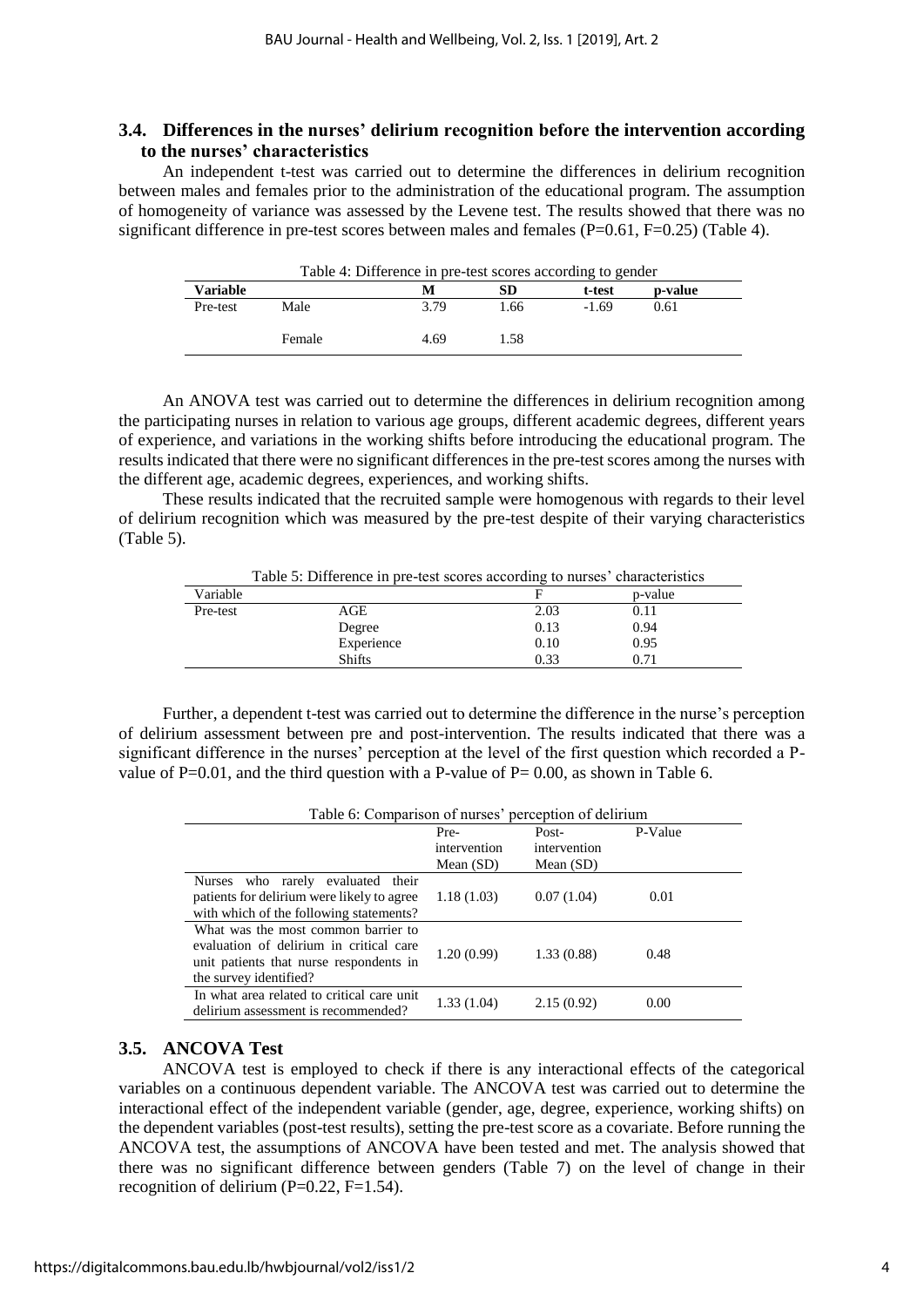| Source                 | Sum of Squares     | df | Mean Square | - F   | P-value |
|------------------------|--------------------|----|-------------|-------|---------|
| Corrected Model        | 10.77 <sup>a</sup> |    | 5.38        | 1.79  | 0.18    |
| Intercept              | 257.36             |    | 257.36      | 85.62 | 0.00    |
| <b>PRETOTAL</b>        | 8.75               |    | 8.75        | 2.91  | 0.09    |
| <b>GENDER</b>          | 4.64               |    | 4.64        | 1.54  | 0.22    |
| Error                  | 111.20             | 37 | 3.00        |       |         |
| Total                  | 3029.00            | 40 |             |       |         |
| <b>Corrected Total</b> | 121.97             | 39 |             |       |         |

Regarding the age, the results of the ANCOVA test showed that, there was no significant differences in delirium recognition mean score between the various age groups ( $P=0.89$ ,  $F=0.26$ ). This indicated that, there was no effect of age on the outcome effect of using the intervention on the scores of the participants (Table 8).

| Table 8: Results of ANCOVA in relation to age |                            |    |               |        |         |
|-----------------------------------------------|----------------------------|----|---------------|--------|---------|
| Source                                        | Type III Sum<br>of Squares | df | Mean Square F |        | P-value |
| Corrected<br>Model                            | 9.642 <sup>a</sup>         |    | 1.928         | 0.584  | 0.71    |
| Intercept                                     | 258.716                    |    | 258.716       | 78.306 | 0.00    |
| <b>PRETOTAL</b>                               | 7.992                      |    | 7.992         | 2.419  | 0.12    |
| AGE                                           | 3.518                      |    | 0.879         | 0.266  | 0.89    |
| Error                                         | 112.333                    | 34 | 3.304         |        |         |
| Total                                         | 3029.000                   | 40 |               |        |         |
| Corrected Total                               | 121.975                    | 39 |               |        |         |

In addition, another ANCOVA test was carried out to determine the interactional effect of the academic degree on the recorded scores of delirium recognition. The results showed that there was no significant difference between the participating nurses' scores in regards to their various degree (P=0.10, F=2.23). Thus, there was no effect of the difference in academic degrees on the nurses' recognition of delirium (Table 9).

 $T<sub>1</sub>11, 0, D<sub>2</sub>$ ,  $T<sub>3</sub>$ ,  $T<sub>4</sub>$   $N<sub>1</sub>$   $N<sub>2</sub>$   $N<sub>3</sub>$ ,  $N<sub>4</sub>$ ,  $D<sub>5</sub>$ ,  $N<sub>5</sub>$ 

|                        | Table 9: Results of ANCOVA in relation to Degree |    |             |       |         |  |  |
|------------------------|--------------------------------------------------|----|-------------|-------|---------|--|--|
| Source                 | Type III Sum<br>of Squares                       | df | Mean Square | F     | P-value |  |  |
| <b>Corrected Model</b> | 24.72 <sup>a</sup>                               |    | 6.18        | 2.22  | 0.08    |  |  |
| Intercept              | 233.16                                           |    | 233.16      | 83.91 | 0.00    |  |  |
| <b>PRETOTAL</b>        | 4.48                                             |    | 4.48        | 1.61  | 0.21    |  |  |
| <b>DEGREE</b>          | 18.60                                            | 3  | 6.20        | 2.23  | 0.10    |  |  |
| Error                  | 97.24                                            | 35 | 2.77        |       |         |  |  |
| Total                  | 3029.00                                          | 40 |             |       |         |  |  |
| <b>Corrected Total</b> | 121.97                                           | 39 |             |       |         |  |  |

With regards to the experience in critical care units, the ANCOVA test delineated in Table 10, showed that, there was no significant interactional effect for the difference in the duration of experience of critical care nurses on the scores recorded ( $P= 0.50$ )

Table 10: Results of ANCOVA in relation to Experience

|                       | Table 10: Results of ANCOVA in relation to Experience |    |             |       |      |  |  |
|-----------------------|-------------------------------------------------------|----|-------------|-------|------|--|--|
| Source                | Type III<br>Sum of Squares                            | df | Mean Square | F     | Sig. |  |  |
| Corrected<br>Model    | 13.57a                                                | 4  | 3.39        | 1.09  | 0.37 |  |  |
| Intercept             | 296.99                                                |    | 296.99      | 95.88 | 0.00 |  |  |
| PRETOTAL              | 6.39                                                  |    | 6.39        | 2.06  | 0.16 |  |  |
| <b>EXPERIENC</b><br>Е | 7.44                                                  | 3  | 2.48        | 0.801 | 0.50 |  |  |
| Error                 | 108.40                                                | 35 | 3.09        |       |      |  |  |
| Total                 | 3029.00                                               | 40 |             |       |      |  |  |
| Corrected<br>Total    | 121.97                                                | 39 |             |       |      |  |  |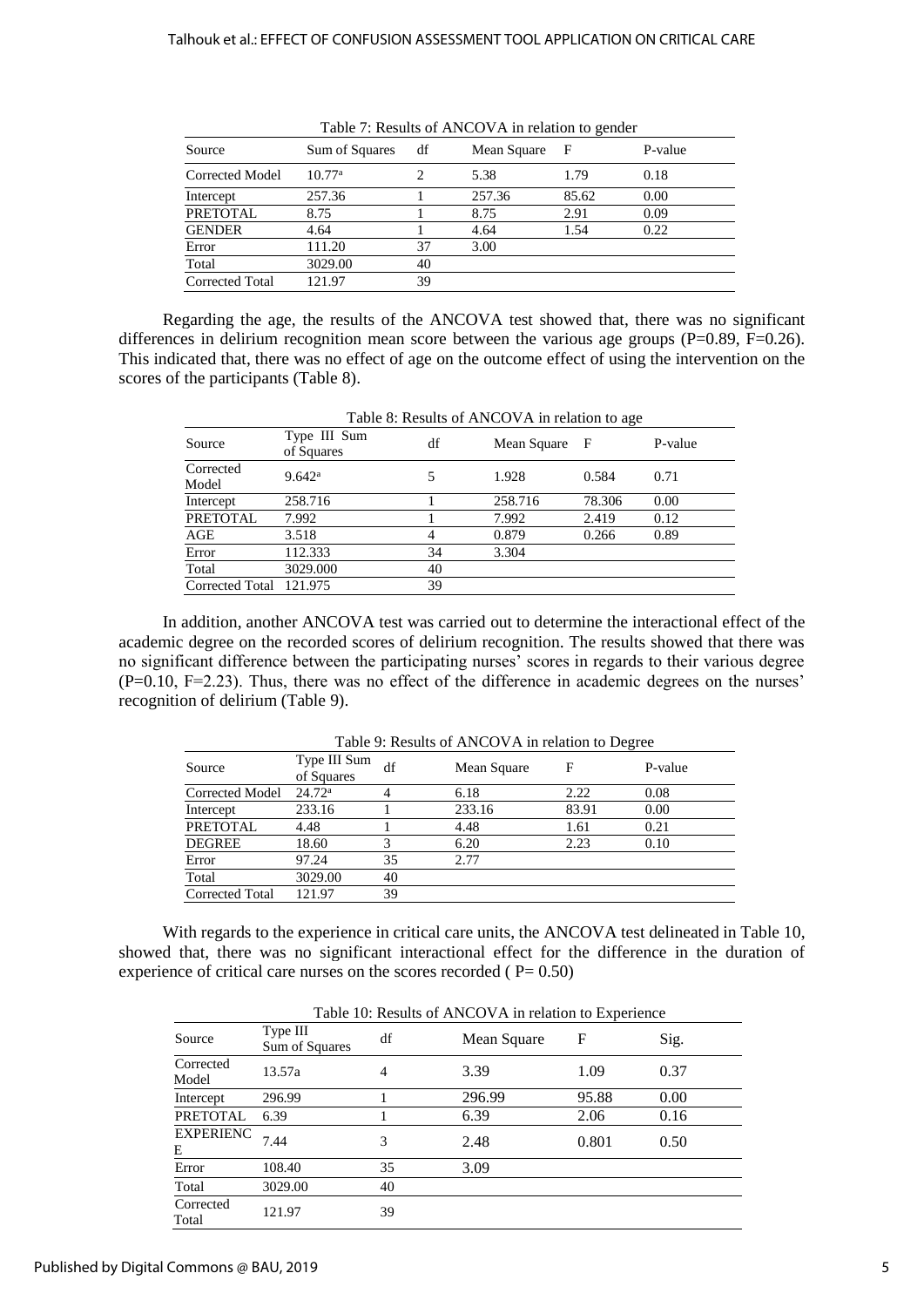Furthermore, another ANCOVA test was carried out to determine the interactional effect of the difference in working shifts among the nurses on the recorded scores. The results indicate the there was no significant interaction effect for the shifts on the nurses' recognition scores of delirium (Table 11).

| Table 11: Results of ANCOVA in relation to Shifts. |                            |    |             |       |      |  |
|----------------------------------------------------|----------------------------|----|-------------|-------|------|--|
| Source                                             | Type III<br>Sum of Squares | df | Mean Square | F     | Sig. |  |
| Corrected<br>Model                                 | 8.31a                      | 3  | 2.77        | 0.87  | 0.46 |  |
| Intercept                                          | 266.80                     |    | 266.80      | 84.50 | 0.00 |  |
| <b>PRETOTAL</b>                                    | 6.14                       |    | 6.14        | 1.94  | 0.17 |  |
| <b>SHIFTS</b>                                      | 2.19                       | 2  | 1.09        | 0.34  | 0.70 |  |
| Error                                              | 113.66                     | 36 | 3.15        |       |      |  |
| Total                                              | 3029.00                    | 40 |             |       |      |  |
| Corrected<br>Total                                 | 121.97                     | 39 |             |       |      |  |

### **4. DISCUSSION**

The results of this study showed that Critical Care Nurses (CCNs) have low to moderate level of knowledge about delirium in critical care units. This finding is similar to that reported in international studies (McCrow et al., 2014; Akechi et al., 2010; Riekerk et al., 2009; Devlin, et al., 2008). For instance, these results were supported by AbuRuz (2016) who revealed that nurses lack sufficient basic knowledge to identify delirium in ICU. In addition, these results are consistent with prior studies about the same subject (Nidsa et al., 2015; Varghese, Macaden, Premkumar, Mathews, & Kumar, 2014) regarding general characteristics of delirium and its risk factors. Gesin et al. (2011) also conducted a study in Carolina and reported equivalent results. On the other hand, Christensen et al. (2014) showed that most nurses were able to detect delirium based on the signs and symptoms, risk factors, and negative outcomes and obtained moderate scores on knowledge about delirium. In addition, the findings of Elliott (2014) revealed that the critical care nurses had a high level of knowledge about delirium. In contrast, the results of Hamdan-Mansour et al. (2010) indicated that CCNs lack of knowledge and management skills of ICU delirium. Trogrlic et al. (2017) also showed that the majority of healthcare staffs had basic knowledge of delirium in patients hospitalized in ICUs. Moreover, Monfared, Soodmand and Ghasemzadeh (2017) estimated that the majority of nurses who works in ICU (68.3%) have intermediate knowledge about delirium and only 24.6 percent reported good knowledge.

On another note, the results indicated that there is a highly significant difference in the knowledge of the nurses regarding delirium assessment in the test scores between pre and post intervention. These results were supported by several similar nursing studies using quantitative research. Gesin, et al. (2011) established that nurses' delirium knowledge was significantly improved after the educational intervention. The results of this study are also consistent with a study by Van de Steeg, IJkema, Wagner & Langelaan (2015) who investigated the influence of e-learning on specific aspects of delirium knowledge in nursing staff in hospitals in the Netherlands, which showed that the e-learning course had a significant positive effect on nurses' knowledge on delirium, in all subgroups of nursing staff and for all question categories. Additionally the results of this study are consistent with a study by Dahl (2015) who carried out pre-post survey for ICU nurses including knowledge and perception of delirium, delirium-screening instruments, and sedation screening instruments to determine if educational intervention impacts nurse knowledge. Moreover, a recent study by Ramoo et al. (2018) showed a significant difference in intensive care unit nurses' knowledge of intensive care unit delirium and delirium assessment scores pre- and post-educational intervention sessions on the Confusion Assessment Method-Intensive Care Unit. , after controlling for demographic characteristics. Thus, the findings from previous researches relate the importance of increasing educational efforts focused on delirium assessment.

Regarding the difference in the nurse's perception of delirium assessment between pre and post-intervention, our results indicate that there was a significant difference in the nurses' perception which recorded a P-value of P=0.01, and also the third question. Consistent with our findings, Dahl (2015) revealed when examining perception, the most commonly ranked barriers to assessment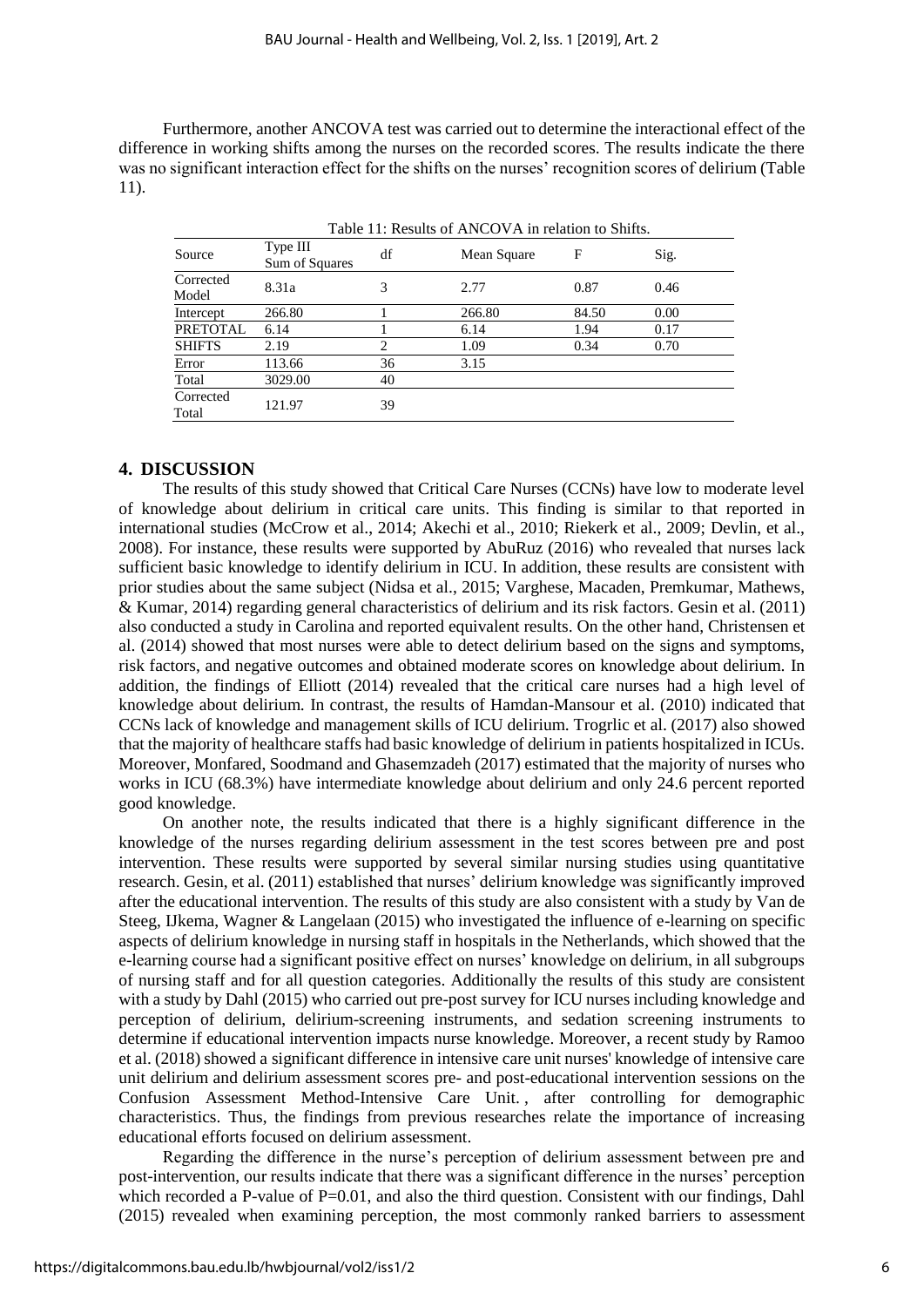including (i) difficult to interpret intubated patients; (ii) nurses do not feel confident in their ability to use delirium assessment instruments (iii) The mean score of nurses who agreed with the (true) statement, "Delirium is an under diagnosed problem", went from 4.36 to 4.77 (p-value 0.002) after the education. However, Xing, Sun, Jie, Yuan & Liu (2017) showed opinions of medical staff regarding the importance of ICU routine delirium screening is the premise of early detection and timely treatment of delirium in the ICU setting. A study by Pisani et al. (2006) found that ICU Nurses relate some barriers in delirium assessment comprise the difficulty of assessing intubated patients, the inability to identify the level of patient sedation, insecurity in the use of instruments, the time spent and the complexity of the instruments. Additionally, Ramoo et al. (2018) showed the two most common perceived barriers to the adoption of the intensive care unit delirium assessment tool were "physicians did not use nurses' delirium assessment in decision-making" and "difficult to interpret delirium in intubated patients". Moreover, consistent with our results, Scott, McIlveney & Mallice, (2013) showed that prior to education and training, 54% of nurses agreed that delirium was a significantly underdiagnosed. Following a simple educational intervention, 68% believed delirium was a very serious problem. In addition, Scott, McIlveney & Mallice, (2013) result showed that the most barriers to undertaking delirium assessment identified at the start of the project remained and included patient intubation (42%).

Furthermore, the results of this study showed that there is no significant difference in pre-test scores in the interaction effect of the sociodemographic characteristics, years of experience in critical care areas and working shifts on the previously presented results and the displayed changes in the nurses' recognition of delirium. These results were supported by Anbu (2017) who found that age, years of experience, top nursing qualifications, type of shift worked and present position of nurses has no influence on delirium assessment tool usage and delirium recognition. Hamdan-Mansour et al., (2010) also stated that there is no significant correlation between knowledge and age or years of experience. However, Thulthein (2015) showed significant differences in the mean scores of CCNs knowledge, towards delirium management and their educational level .Where CCNs who had a bachelor's degree had higher mean scores of delirium knowledge ( $M = 64.6$ ,  $SD = 5.78$ ) towards delirium management compared to CCNs who had associate degree, delirium knowledge (M =62.05,  $SD = 7.79$ . In contrast, the results showed no statistical differences between CCNs delirium knowledge and years of critical care clinical experience. Moreover, Thulthein (2015) showed no significant differences among CCNs knowledge and CCNs ages. This finding is in line with AbuRuz (2016) who found a significant relationship between age and nurse's educational level and knowledge about delirium recognition, where Nurses with master nursing since have significantly higher levels of knowledge concerning delirium recognition compared to those with BSN. Furthermore, AbuRuz (2016) found a significant positive relationship between years of experience in ICU and level of knowledge regarding delirium recognition. Similarly, Van de Steeg, IJkema, Wagner & Langelaan (2015) found relatively significant differences between baseline examination scores of diverse demographic groups. Nursing staff aged over 50 had a lower average baseline score than their younger colleagues. Besides, nursing staff with a bachelor's or master's degree had a significantly higher baseline score than staff with an occupational education.

### **5. CONCLUSION**

 Critical care nurses work regularly with critically ill patients with delirium, thus there is a substantial need for the use of a standardized assessment tool for recognition of delirium. Therefore, the introduction of CAM-ICU forecasts an improvement in the provided care for patients with delirium, as this study has outlined a nursing knowledge deficit and the need for more training in relation to delirium recognition and the importance of delirium assessment tool.

- This study also approves that the quality of nursing care related to delirium detection, prevention and management is in need for further improvement. Unrecognized delirium has the susceptibility to undesirably affect the whole clinical ICU quality indicators. Hence, efforts must be made to potentiate delirium detection and reduce its incidence.

 The study also suggests that continuing delirium prevention programs are essential for all nurses regardless of their demographics. Acquiring basic knowledge regarding delirium recognition and remaining up to date with recent evidence based preventive practices in delirium care is important to CCNs who provide direct caring for critically ill patients who are having delirium. Researchers should continue to explore nurse detection of delirium using screening tools such as the CAM-ICU.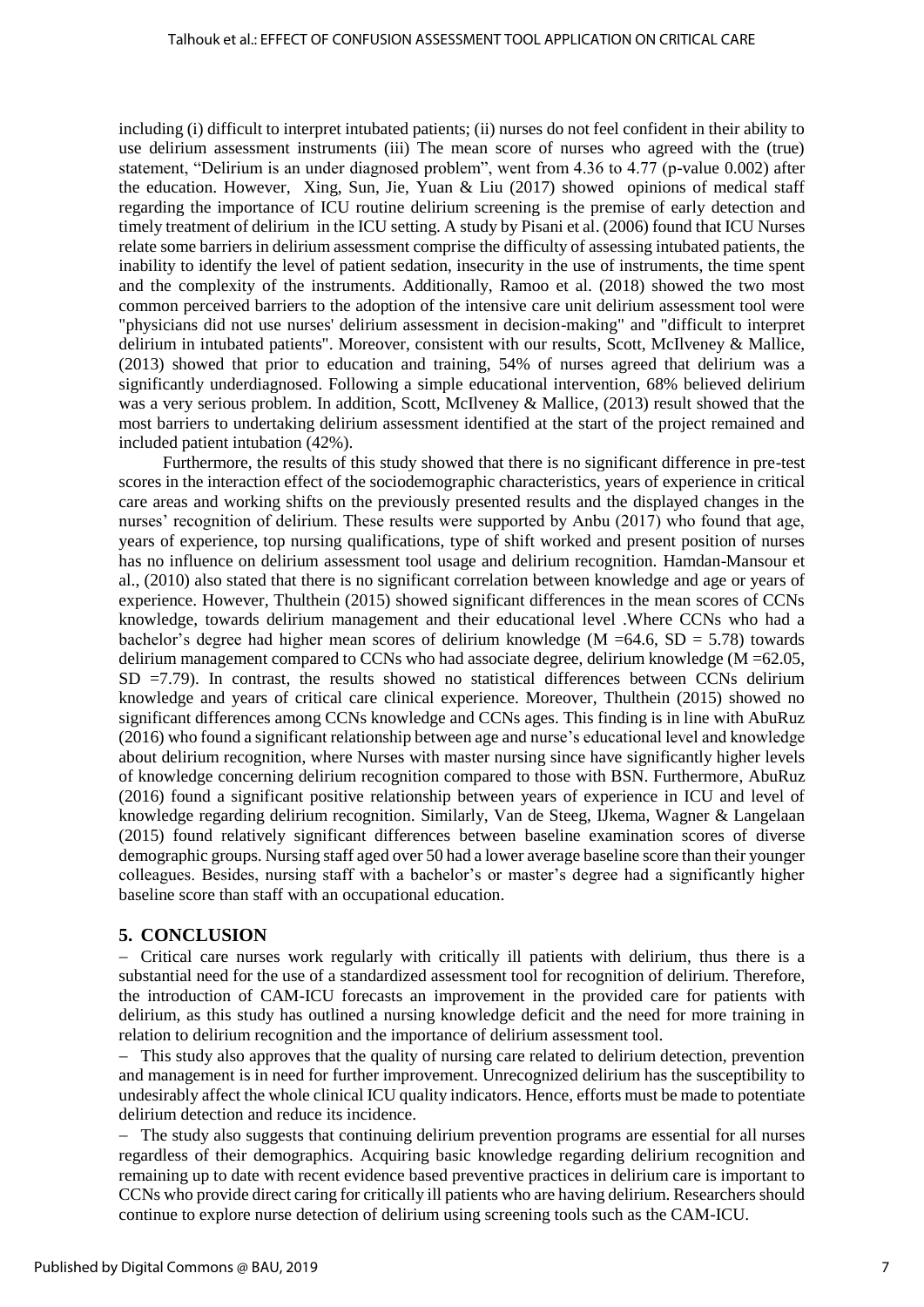### **ACKNOWLEDGEMENTS**

The researchers would like to thank all the colleagues and nurses for the time and effort they spent in taking part in the study. The researchers would also like to acknowledge the help of the administration bodies and friends that made this study possible.

### **REFERENCES**

 AbuRuz, M. E. (2016). Jordanian Intensive Care Unit Nurses' Knowledge of Delirium Recognition. *Global Journal of Health Science*, 9(4), 59482.

 Anbu, A. S. (2014). *An evaluation of nursing practices regarding delirium assessments in adult critical care units in Western seaboard region of Ireland* (Doctoral dissertation).

 Akechi, T., Ishiguro, C., Okuyama, T., Endo, C., Sagawa, R., Uchida, M., & Furukawa, T. A. (2010). Delirium training program for nurses. *Psychosomatics*, 51(2), 106-111.

- Balas, M. C. (2010). Free your MIND and the rest will follow: Decoding delirium in the intensive care unit. *Critical care medicine*, *38*(2), 697-698.

- Barr, J., Fraser, G., Puntillo, K., Ely, E., Gélinas, C., & Dasta, J. et al. (2013). Clinical Practice Guidelines for the Management of Pain, Agitation, and Delirium in Adult Patients in the Intensive Care Unit. *Critical Care Medicine*, 41(1), 263-306.

 Boot, R. (2012). Delirium: a review of the nurses' role in the intensive care unit. *Intensive and Critical Care Nursing*, *28*(3), 185-189.

Corp, I. B. M. (2013). IBM SPSS statistics for windows, version 22.0. *Armonk, NY: IBM Corp*.

 Christensen, M. (2014). An exploratory study of staff nurses' knowledge of delirium in the medical ICU: An Asian perspective. *Intensive and critical care nursing*, *30*(1), 54-60.

- Dahl, B. (2015). Delirium Screening Instrument Knowledge and Perception among Cardiovascular Intensive Care Nurses. Retrieved from [www. uknowledge.uky.edu](https://uknowledge.uky.edu/dnp_etds/72) 

- Devlin, J. W., Fong, J. J., Howard, E. P., Skrobik, Y., McCoy, N., Yasuda, C., & Marshall, J. (2008). Assessment of delirium in the intensive care unit: nursing practices and perceptions. *American Journal of Critical Care*, *17*(6), 555-565.

 Ely, E. W., Inouye, S. K., Bernard, G. R., Gordon, S., Francis, J., May, L., ... & Hart, R. P. (2001). Delirium in mechanically ventilated patients: validity and reliability of the confusion assessment method for the intensive care unit (CAM-ICU). *Jama*, 286(21), 2703-2710.

 Flagg, B., Cox, L., McDowell, S., Mwose, J. M., & Buelow, J. M. (2010). Nursing identification of delirium. *Clinical nurse specialist*, *24*(5), 260-266.

- Gesin, G., Russell, B. B., Lin, A. P., Norton, H. J., Evans, S. L., & Devlin, J. W. (2012). Impact of a delirium screening tool and multifaceted education on nurses' knowledge of delirium and ability to evaluate it correctly. *American journal of critical care*, *21*(1), e1-e11.

 $-$  Hamdan-Mansour, A. M., Othman, E. H., & Yacoub, M. I. (2010). Knowledge and nursing practice of critical care nurses caring for patients with delirium in intensive care units in Jordan. *The journal of continuing education in nursing*, *41*(12), 571-576.

 Inouye, S. K. (1994). The dilemma of delirium: clinical and research controversies regarding diagnosis and evaluation of delirium in hospitalized elderly medical patients. *The American journal of medicine*, *97*(3), 278-288.

 Inouye, S. K., van Dyck, C. H., Alessi, C. A., Balkin, S., Siegal, A. P., & Horwitz, R. I. (1990). Clarifying confusion: the confusion assessment method: a new method for detection of delirium. *Annals of internal medicine*, *113*(12), 941-948.

- Inouye, S. K., Bogardus Jr, S. T., Charpentier, P. A., Leo-Summers, L., Acampora, D., Holford, T. R., & Cooney Jr, L. M. (1999). A multicomponent intervention to prevent delirium in hospitalized older patients. *New England journal of medicine*, *340*(9), 669-676.

 Maclullich, A., Anand, A., Davis, D et al. (2013). New horizons in the pathogenesis, assessment and management of delirium. *Age and Ageing*. 42(6), pp 667–674.

 McCrow, J., Sullivan, K. A., & Beattie, E. R. (2014). Delirium knowledge and recognition: a randomized controlled trial of a web-based educational intervention for acute care nurses. *Nurse education today*, 34(6), 912-917.

- Monfared, A., Soodmand, M., & Ghasemzadeh, G. (2017). Knowledge and attitude of Intensive care units nurses towards Delirium working at Guilan University of Medical Sciences in 2015. *Preventive Care in Nursing & Midwifery Journal*, *7*(1), 1-7.